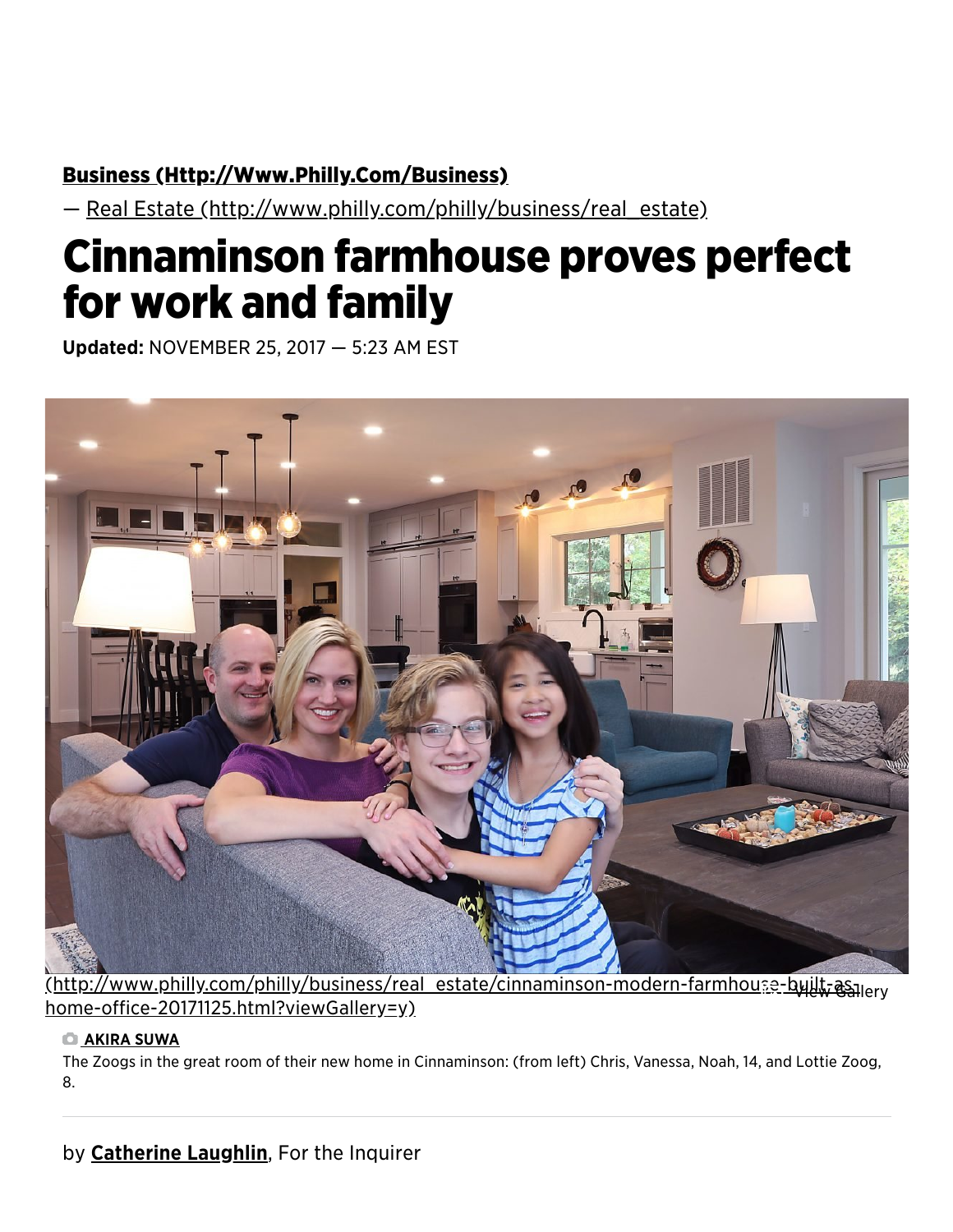What do you do when you outgrow both your house and your work space? You have your architect husband design a spacious modern farmhouse that includes your new office.

At least that's what Vanessa Parry Zoog and Chris Zoog of Cinnaminson did, and they couldn't be happier.

Theirs is a love story. As teenagers, they met at a swim club. They continued dating while both attended the University of Massachusetts. They married 18 years ago.

Three years ago, Vanessa, the owner of Serenity Counseling, had outgrown her practice and needed to hire another therapist.

"It was either find her a bigger space, or build that dream house and include her office," says Chris, 42, an architect in the Center City office of H.O.K., a global design firm.

But there was one challenge: They wanted to stay in their Burlington County hometown, where vacant lots are few and far between.

Then, last year, the fates smiled on them. They discovered a lot on a quiet cul-de-sac listed on Zillow. They purchased it and set to work.



### **C** AKIRA SUWA

The couple agreed on a modern farmhouse, which combined aspects of traditional and modern design.

But before Chris could get the blueprints underway, they needed to agree on a style.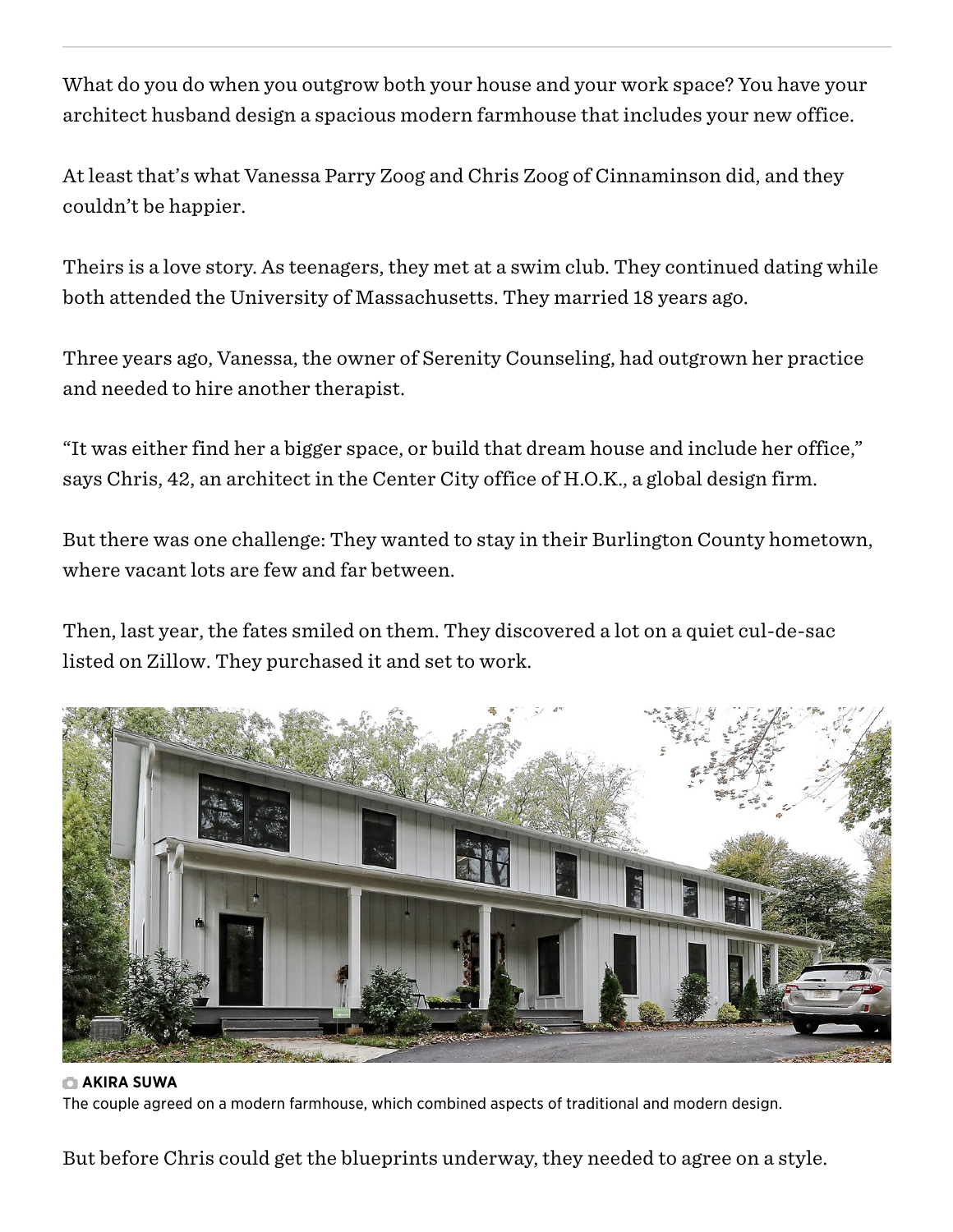"We both knew we wanted a house with large open spaces where everyone gathers for games, dance parties, and holidays," says Vanessa, 40.

But since Vanessa is a little bit traditional, and Chris is a little bit modern, they needed an equilibrium, which turned out to be a modern farmhouse, a layout that has proven to be a perfect fit professionally, and for their family, which includes son Noah, 14, daughter Lottie, 8, and miniature dachshund Toby.

These days, the term *modern farmhouse* sounds like an architectural contradiction, particularly to those living in vintage homesteads. But architects and designers are remaking the style with reproductions and features that are sophisticated, yet functional.

Though the 3,700-square-foot house (which includes Vanessa's 600-square-foot office) was just completed in July, it has touches that make it seem as if it's been around for a century.

It wouldn't be a farmhouse without big porches. On the front of the house are two: one with rocking chairs and another that leads to both the front door and to a separate entry to Vanessa's office. In the back, one large porch runs the length of the house, with a portion screened-in and with a dining table that's perfect for buggy summer nights.

For the exterior, they chose a board-and-batten look made of Hardie siding, a mixture of cement and natural fibers.

They hung black utilitarian lanterns, a signature farmhouse detail, outside over the porches, and inside over the expansive 13-by-7-foot quartzite kitchen island.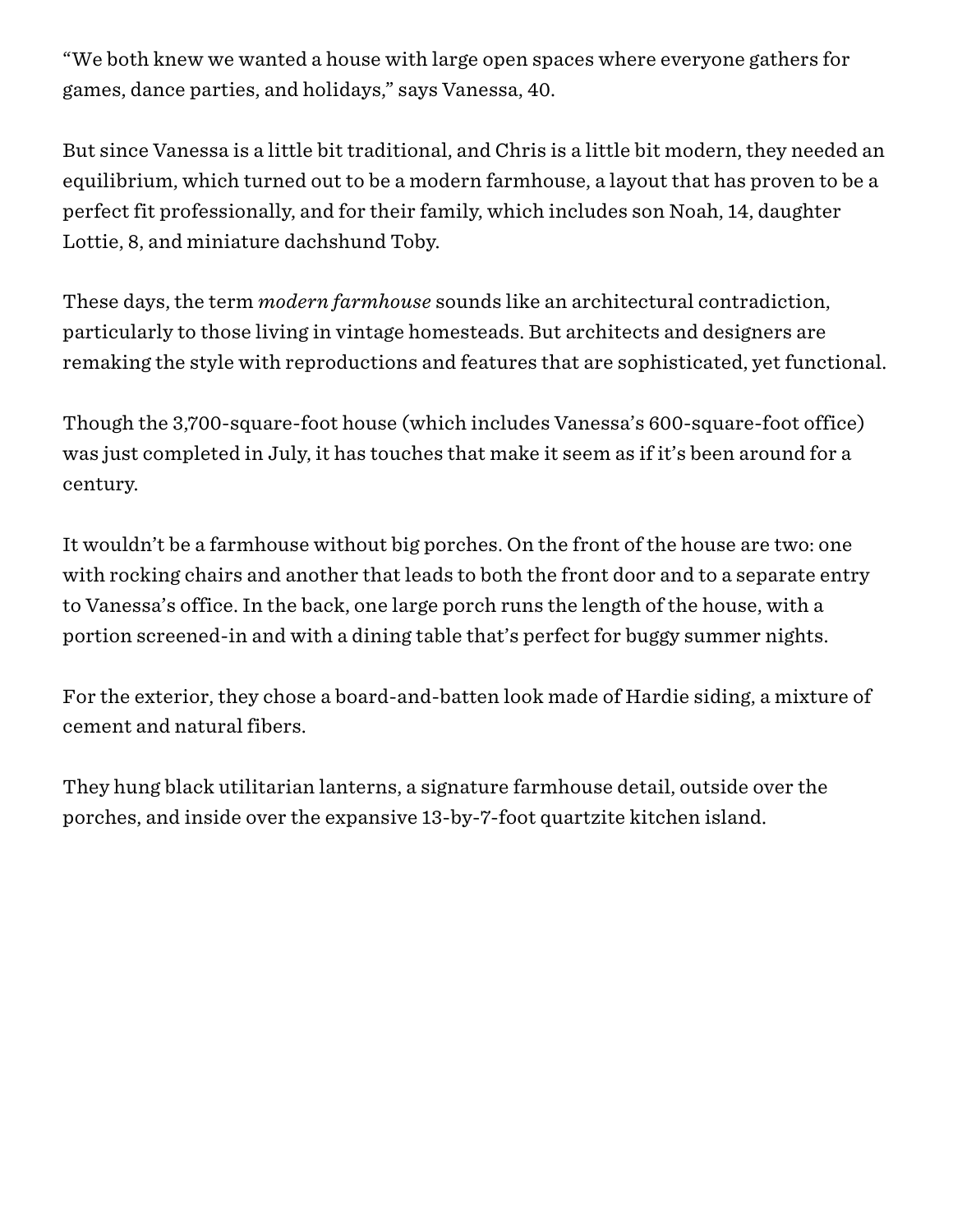

#### **CI AKIRA SUWA** The dining room table can comfortably sit 12, perfect for Thanksgiving dinner.

Rounding out the kitchen are walls of Wellborn Shaker-style cabinets in light gray and black matte hardware.

A noteworthy feature: A black ladder attaches to a metal rail, installed just below the nine-foot ceiling, for easy access to special-occasion china stored in upper cabinets. For contrast, a chevron-patterned marble backsplash was added.

A favorite of the couple is their integrated Wolf coffeemaker that, with the blink of an eye and tap of a button, grinds beans and brews a cup of coffee.

Above the gas fireplace is custom casework that covers the flat screen — the two doors disappear into pockets when viewing. Two slate-hued sofas and two Pacific blue chairs from Joybird surround a large brown coffee table.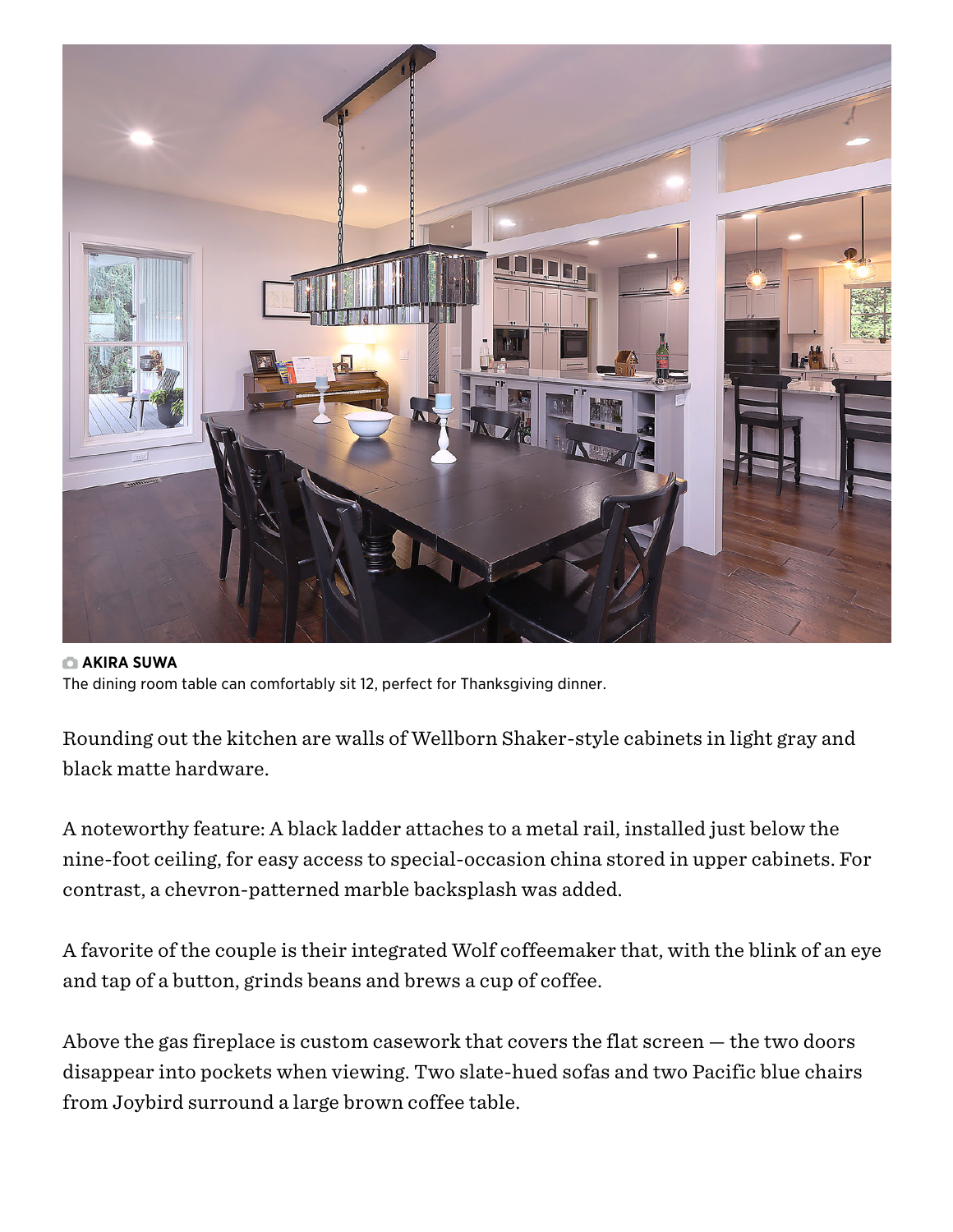The centerpiece of the dining room is a wooden farm table from Restoration Hardware that easily seats up to 12, perfect for this year's gathering for the first Thanksgiving dinner in their new home. A built-in for storing decanters, glasses, and wine bottles separates the room from the kitchen.



**C** AKIRA SUWA Architect Chris Zoog designed the industrial railings in his Cinnaminson home.

Vanessa's new headquarters, which includes her office, her assistant's office, and the patient waiting room, are decorated with comfortable and modern sofas and chairs in whites, grays and beiges.

Chris designed the industrial metal railings and spindles that lead to the second floor, and that complement the white shiplap on the walls.